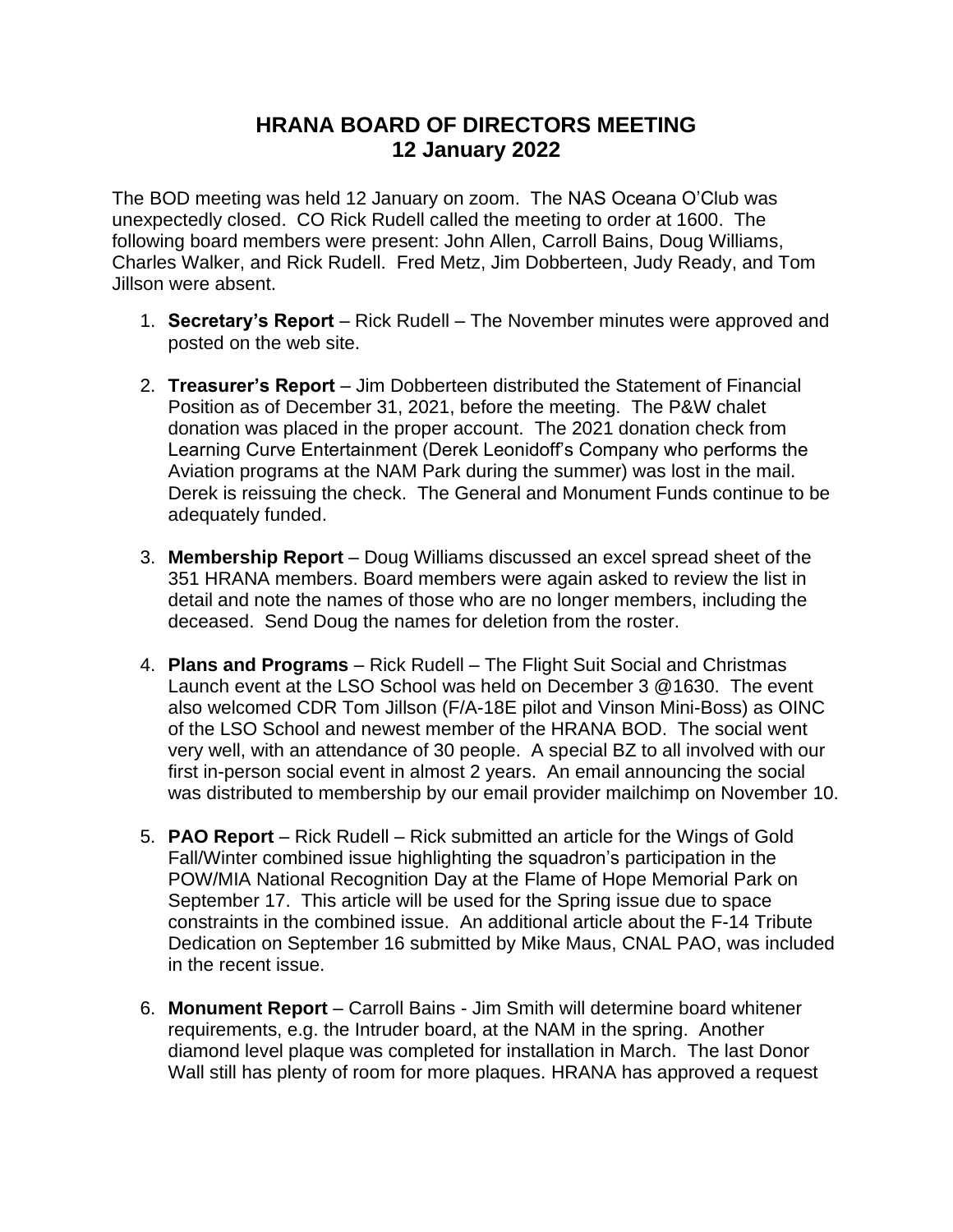from WAVY TV-10 to periodically use the WEBCAM output for local weather reports. WAVY has agreed to credit the source of the video on their productions.

7. **Luncheons** – New covid restrictions continue to curtail efforts to initiate a new hybrid program for having a presentation followed by happy hour at the Oceana O'Club. The BOD will continue to pursue this possibility.

## **8. Old Business**

- BOD Openings There are 5 open positions on the board: CO, Admin, Operations, PAO, and Website Administration. Please contact a board member and/or attend a BOD meeting if you are interested in one of these positions.
- Proposed Organizational Changes a committee will soon be working on the proposed changes, along with the PDL initiative.
- "MailChimp" is now the primary squadron group email tool, with a current list of 288+ members. Fred sent out the initial "HRANA News/Updates" email on July 8 to those on the group list. The email is **from "HRANA Board**". This email is now distributed periodically to inform members of current and upcoming events, such as the Flight Suit Social.
- Flame of Hope The flame has been extinguished for the past 4 months as the result of a gas leak. The Virginia Beach Jaycees are leading the effort to upgrade the memorial park and to restore the flame to operating condition in cooperation with the Virginia Natural Gas Company. For more information and to see how you can help the VB Jaycees restoration efforts, visit **VBFlameofHope.com**.

## **9. New Business**

- Flight Suit Social and Christmas Launch Event. See item 4 above.
- The board had initial discussions regarding potential activities with local NROTC and NJROTC Units. Rick will contact the PNSs (Professors of Naval Science) for the Carolina Consortium and ODU/Hampton NROTC units to access interest.
- Discussions regarding airwing homecomings (i.e., fly-ins) and VFA-106 patching ceremonies were tabled until the next board meeting.
- The Intruder Reunion will be held on April 20-24 April in Norfolk, VA. Visit the website intruderassociation.org for more details.
- Judy Ready resigned from the BOD to prepare for a move to northern Virginia to be near her children. We thank her for all her hard work over many years to make HRANA so successful. May she have fair winds and following seas in the next chapter of her life's journey.
- Aircraft Carrier Centennial The Navy League is sponsoring an event on 21 March. ANA wanted to know if HRANA would contribute funds to the event. After much discussion we decided that this request exceeded the scope of our funding protocols.